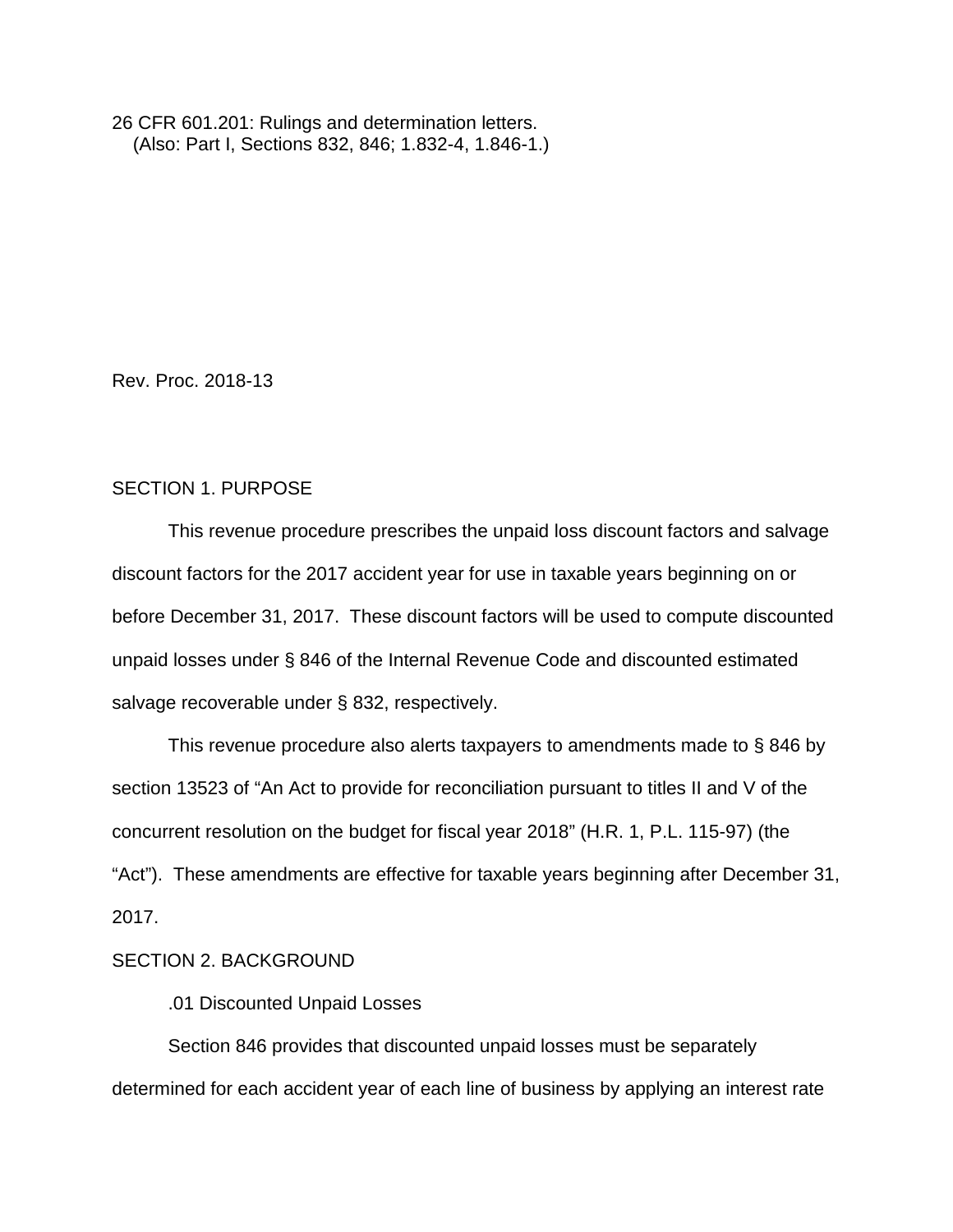determined under § 846(c) and the appropriate loss payment pattern to the amount of unpaid losses as measured at the end of the tax year.

Section 846(d) directs the Secretary to use the most recent aggregate loss payment data of property and casualty insurance companies to determine and publish a loss payment pattern for each line of business every five years. This payment pattern is used to discount unpaid losses for the accident year ending with a determination year and for each of the four succeeding accident years.

For taxable years beginning on or before December 31, 2017, § 846(e) allows a taxpayer to make an election in each determination year to use its own historical loss payment pattern instead of the pattern published by the Secretary. This election does not apply to any international insurance or reinsurance line of business.

Section 846(f)(4) defines the term "line of business" as a category for the reporting of loss payment patterns on the annual statement for fire and casualty companies approved by the National Association of Insurance Commissioners, except that the multiple peril lines shall be treated as a single line of business. Section 846(f)(5) states that the term "multiple peril lines" means the lines of business relating to farmowners multiple peril, homeowners multiple peril, commercial multiple peril, ocean marine, aircraft (all perils), and boiler and machinery.

.02 Discounted Estimated Salvage Recoverable

Section 832(b)(5)(A) requires that all estimated salvage recoverable (including that which cannot be treated as an asset for state accounting purposes) be taken into account in computing the deduction for losses incurred. Under § 832(b)(5)(A), paid

2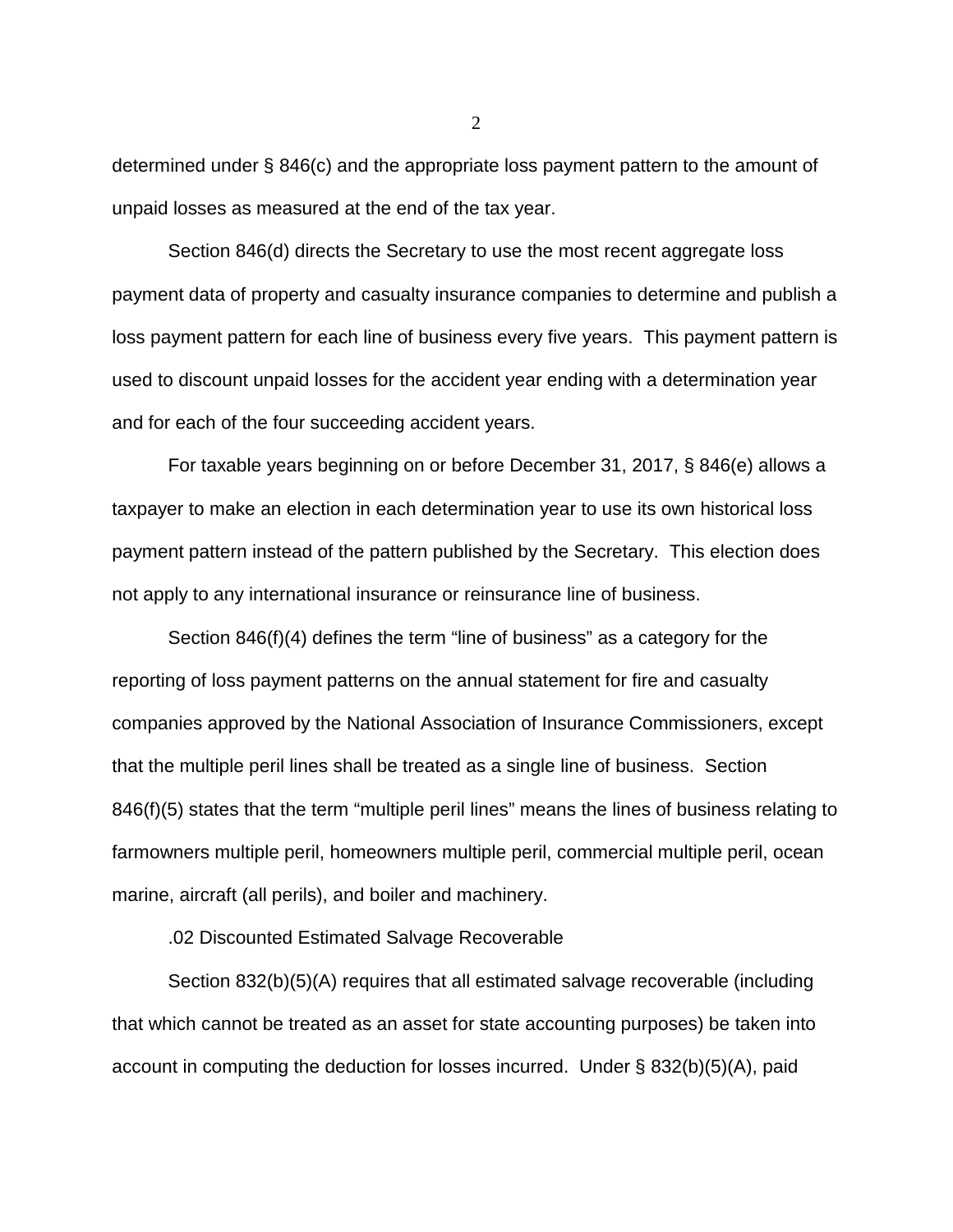losses are reduced by salvage and reinsurance recovered during the taxable year. This amount is adjusted to reflect changes in discounted unpaid losses on nonlife insurance contracts and in unpaid losses on life insurance contracts. An adjustment is then made to reflect any changes in discounted estimated salvage recoverable and in reinsurance recoverable.

Pursuant to § 832(b), the amount of estimated salvage is determined on a discounted basis in accordance with procedures established by the Secretary.

.03 Modification of Discounting Rules

Section 13523 of the Act amended § 846 for taxable years beginning after December 31, 2017. Section 13523 amended the annual rate under § 846(c) and the computational rules for loss payment patterns under § 846(d). Section 13523 also repealed the § 846(e) election to use the taxpayer's own historical loss payment pattern instead of the pattern published by the Secretary. The transition rule set forth in section 13523 provides that, for the first taxable year beginning after December 31, 2017, the unpaid losses and the expenses unpaid (as defined in § 832(b)(5)(B) and (6)) at the end of the preceding taxable year, and the unpaid losses (as defined in §§ 805(a)(1) and 807(c)(2)) at the end of the preceding taxable year, shall be determined as if the amendments made by section 13523 had applied to such unpaid losses and expenses unpaid in the preceding taxable year and by using the interest rate and loss payment patterns applicable to accident years ending with calendar year 2018, and any adjustment shall be taken into account ratably in such first taxable year and the 7 succeeding taxable years. For subsequent taxable years, such amendments shall be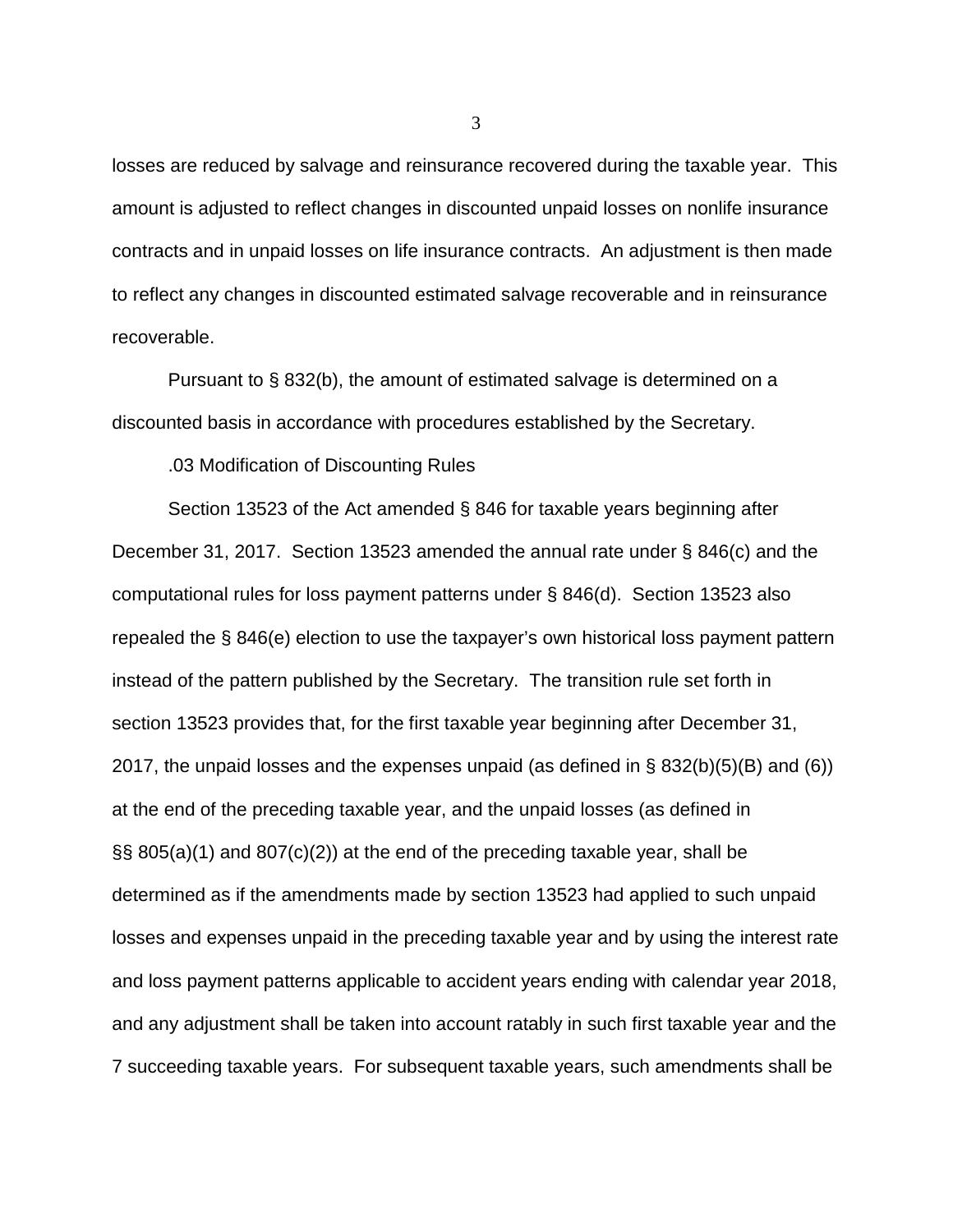applied with respect to unpaid losses and expenses unpaid for accident years ending with or before calendar year 2018 by using the interest rate and loss payment patterns applicable to accident years ending with calendar year 2018.

.04 Discount Factors for 2017

Pursuant to § 846(d), the Secretary has determined a loss payment pattern for each property and casualty line of business for the 2017 determination year for taxable years beginning on or before December 31, 2017. The loss payment patterns for the 2017 determination year are based on the aggregate loss payment information reported on the 2015 annual statements of property and casualty insurance companies and compiled by A.M. Best and Co. The lines of business for the 2017 determination year are the same as the lines of business for the 2012 determination year. See Rev. Proc. 2012-44, 2012-49 I.R.B. 645. Because section 13523 of the Act amended § 846(d), this revenue procedure provides only the 2017 discount factors for each property and casualty line of business for the 2017 accident year.

.05 Discount Factors for 2018 and Subsequent Years

In accordance with the transition rule provided by section 13523 of the Act, for purposes of taxable years beginning after December 31, 2017, the Department of Treasury and the Internal Revenue Service intend to publish for each property and casualty line of business a revised loss payment pattern and discount factors for the 2017 determination year.

4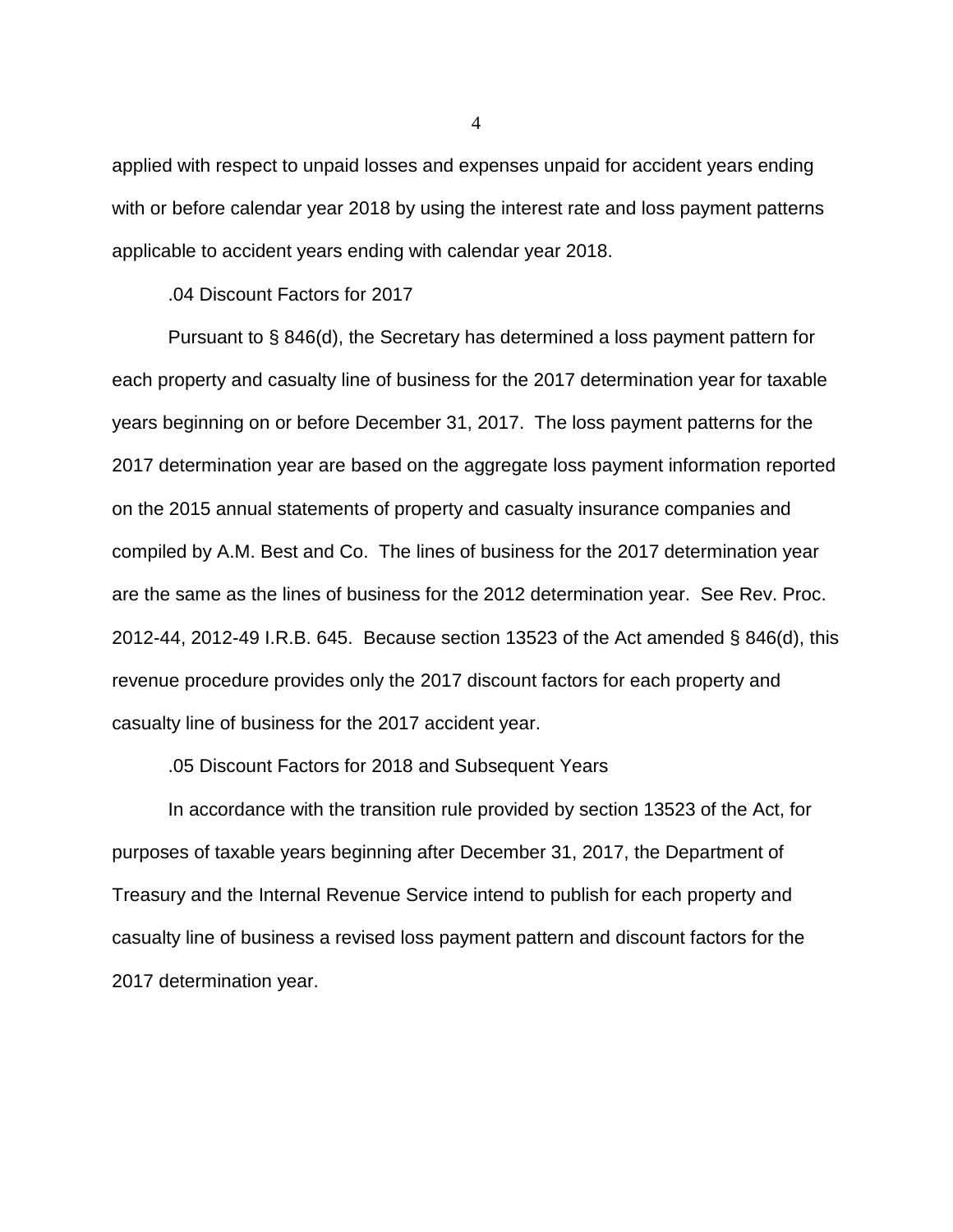### SECTION 3. SCOPE

This revenue procedure applies to any taxpayer that is required to discount unpaid losses under § 846 for a line of business using the discount factors published by the Secretary, and applies to any taxpayer that is required to discount estimated salvage recoverable under § 832. This revenue procedure applies to taxable years beginning on or before December 31, 2017, with respect to losses incurred in the 2017 accident year.

### SECTION 4. TABLE OF DISCOUNT FACTORS

The following table presents separately for each line of business the unpaid loss discount factor under § 846 for the 2017accident year and the salvage recoverable discount factor under § 832 for the 2017 accident year for use in taxable years beginning on or before December 31, 2017. All the discount factors presented in this table were determined by using the applicable interest rate under § 846(c) for 2017, which is [1](#page-4-0).46 percent.<sup>1</sup> All the unpaid loss discount factors presented in this table were determined by assuming all loss payments occur in the middle of the calendar year. All the salvage recoverable discount factors presented in this table were determined by assuming all estimated salvage is recovered in the middle of the calendar year. The salvage recoverable discount factors presented in this table must be used by taxpayers

5

<span id="page-4-0"></span> <sup>1</sup> See Table 6 in Rev. Rul. 2016-27, 2016-49 I.R.B. 781. For taxable years beginning on or before December 31, 2017, the annual rate under § 846(c)(2) for 2017 was the average of the applicable Federal mid-term rates (as defined in § 1274(d) but based on annual compounding) effective as of the beginning of each of the calendar months in the 60-calendar-month period ending before the beginning of the 2017 calendar year. Section 13523 of the Act amended § 846(c)(2) for taxable years beginning after December 31, 2017. The annual rate under § 846(c)(2), as amended, will be a rate determined on the basis of the corporate bond yield curve (as defined in § 430(h)(2)(D)(i), determined by substituting '60 month period' for '24-month period' therein).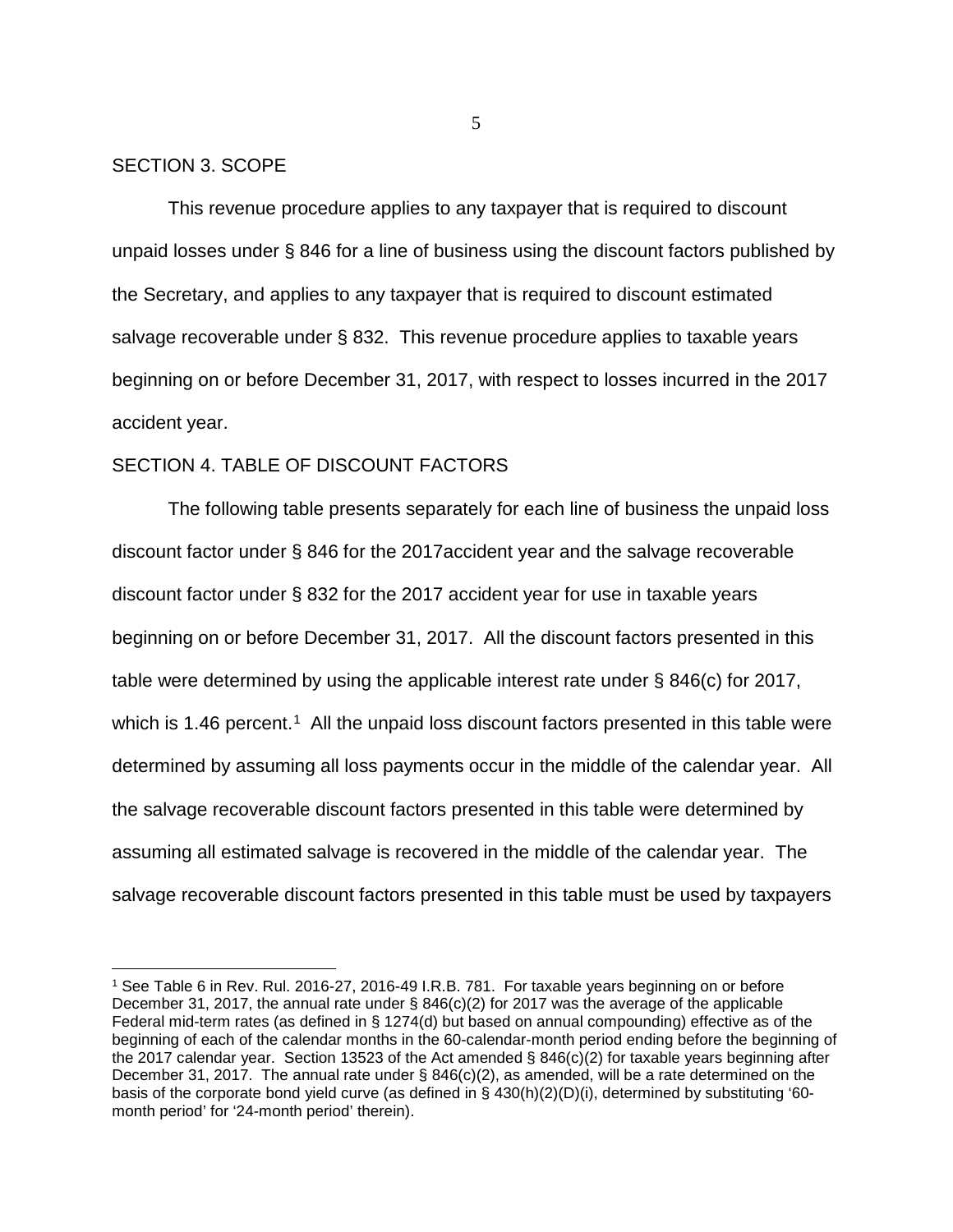٦

irrespective of whether they elected to discount unpaid losses using their own

experience under § 846(e).

 $\Gamma$ 

| <b>Discount Factors for Unpaid Losses and Salvage Recoverable</b><br><b>Accident Year 2017</b><br>For use in taxable years beginning on or before December 31, 2017        |                                                                               |                                                                                 |
|----------------------------------------------------------------------------------------------------------------------------------------------------------------------------|-------------------------------------------------------------------------------|---------------------------------------------------------------------------------|
| <b>Line of Business</b>                                                                                                                                                    | <b>Unpaid</b><br><b>Losses</b><br><b>Discount</b><br><b>Factor</b><br>$(\% )$ | <b>Salvage</b><br><b>Recoverable</b><br><b>Discount</b><br><b>Factor</b><br>(%) |
| Accident and Health (Other Than Disability Income<br>or Credit Disability Insurance)                                                                                       | 99.2779                                                                       | 99.2779                                                                         |
| <b>Auto Physical Damage</b>                                                                                                                                                | 99.1958                                                                       | 99.1075                                                                         |
| <b>Commercial Auto/Truck Liability/Medical</b>                                                                                                                             | 96.9625                                                                       | 97.7515                                                                         |
| Composite                                                                                                                                                                  | 96.1465                                                                       | 96.8248                                                                         |
| <b>Fidelity/Surety</b>                                                                                                                                                     | 97.9805                                                                       | 97.8563                                                                         |
| <b>Financial Guaranty/Mortgage Guaranty</b>                                                                                                                                | 97.8609                                                                       | 97.2545                                                                         |
| International (Composite)                                                                                                                                                  | 96.1465                                                                       | 96.8248                                                                         |
| Medical Professional Liability -- Claims-Made                                                                                                                              | 95.6819                                                                       | 96.4032                                                                         |
| Medical Professional Liability - Occurrence                                                                                                                                | 93.1551                                                                       | 95.7628                                                                         |
| <b>Miscellaneous Casualty</b>                                                                                                                                              | 98.6848                                                                       | 98.8340                                                                         |
| Multiple Peril Lines (Homeowners/Farmowners,<br><b>Commercial Multiple Peril, and Special Liability</b><br>(Ocean Marine, Aircraft (All Perils), Boiler and<br>Machinery)) | 97.5977                                                                       | 97.6281                                                                         |
| <b>Other (Including Credit)</b>                                                                                                                                            | 98.5437                                                                       | 97.9256                                                                         |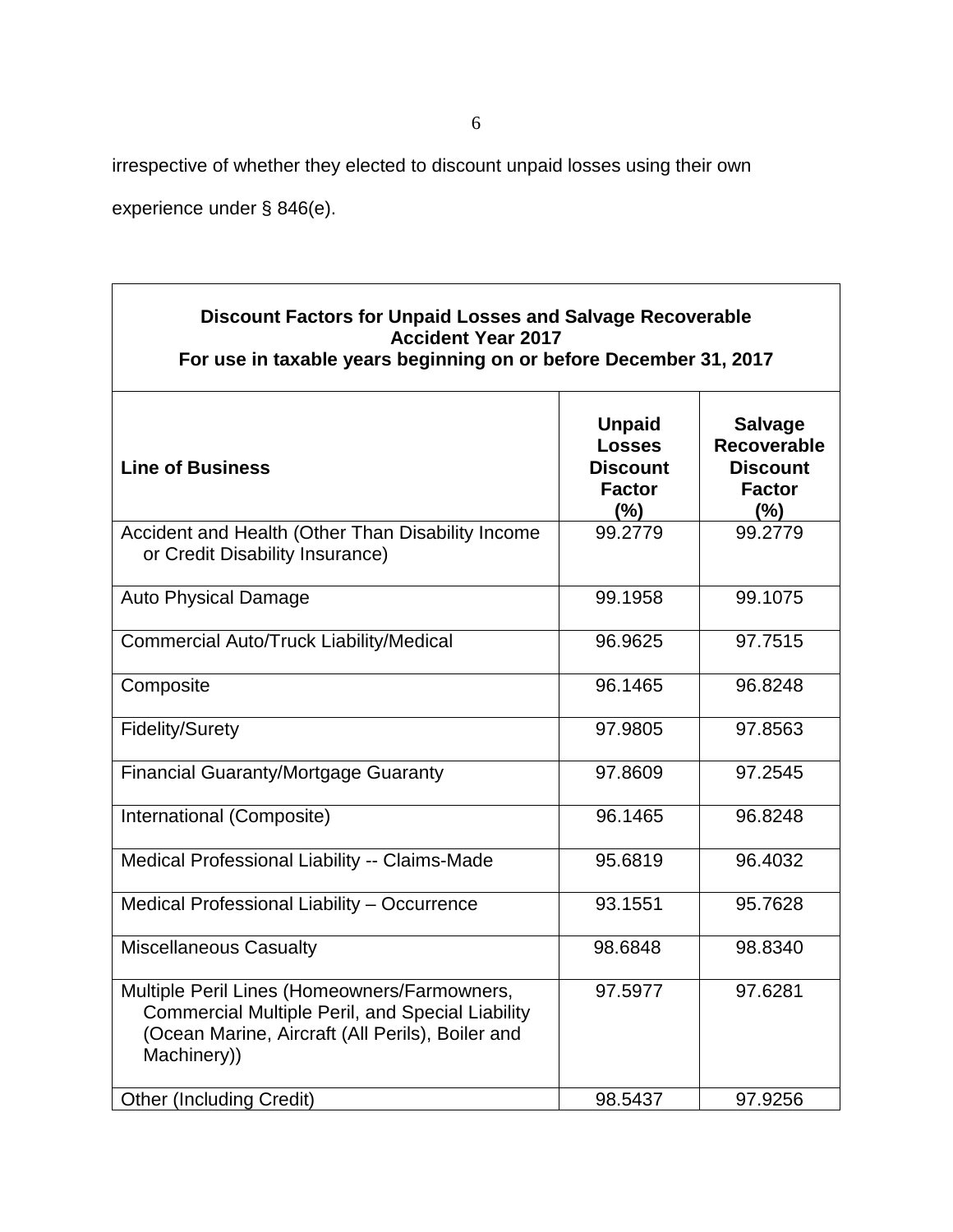| Other Liability -- Claims-Made                                                          | 95.2379 | 95.7937 |
|-----------------------------------------------------------------------------------------|---------|---------|
| Other Liability - Occurrence                                                            | 94.2656 | 94.5979 |
| Private Passenger Auto Liability/Medical                                                | 97.7896 | 98.1755 |
| Products Liability -- Claims-Made                                                       | 93.1515 | 94.8192 |
| Products Liability - Occurrence                                                         | 93.2038 | 94.7412 |
| Reinsurance -- Nonproportional Assumed Property                                         | 97.2568 | 95.0813 |
| Reinsurance -- Nonproportional Assumed Liability                                        | 93.3252 | 92.8718 |
| Reinsurance -- Nonproportional Assumed Financial<br>Lines                               | 94.2908 | 92.6863 |
| Special Property (Fire, Allied Lines, Inland Marine,<br>Earthquake, Burglary and Theft) | 98.7523 | 97.7029 |
| Warranty                                                                                | 99.0973 | 99.2527 |
| <b>Workers' Compensation</b>                                                            | 93.6645 | 93.5726 |

# SECTION 5. EFFECT ON OTHER DOCUMENTS

Table 6 of Rev. Rul. 2017-24, 2017-49 I.R.B. 556, is obsolete.[2](#page-6-0)

# SECTION 6. DRAFTING INFORMATION

The principal author of this revenue procedure is Kathryn M. Sneade of the Office

of Associate Chief Counsel (Financial Institutions & Products). For further information

<span id="page-6-0"></span> <sup>2</sup> Table 6 of Rev. Rul. 2017-24 provides the applicable interest rate for 2018 for purposes of §§ 846 and 807; this rate was based on the applicable Federal mid-term rates. However, sections 13523 and 13517 of the Act changed the rates to be used for purposes of §§ 846 and 807 for taxable years beginning after December 31, 2017; the rates are no longer based on the applicable Federal mid-term rates.